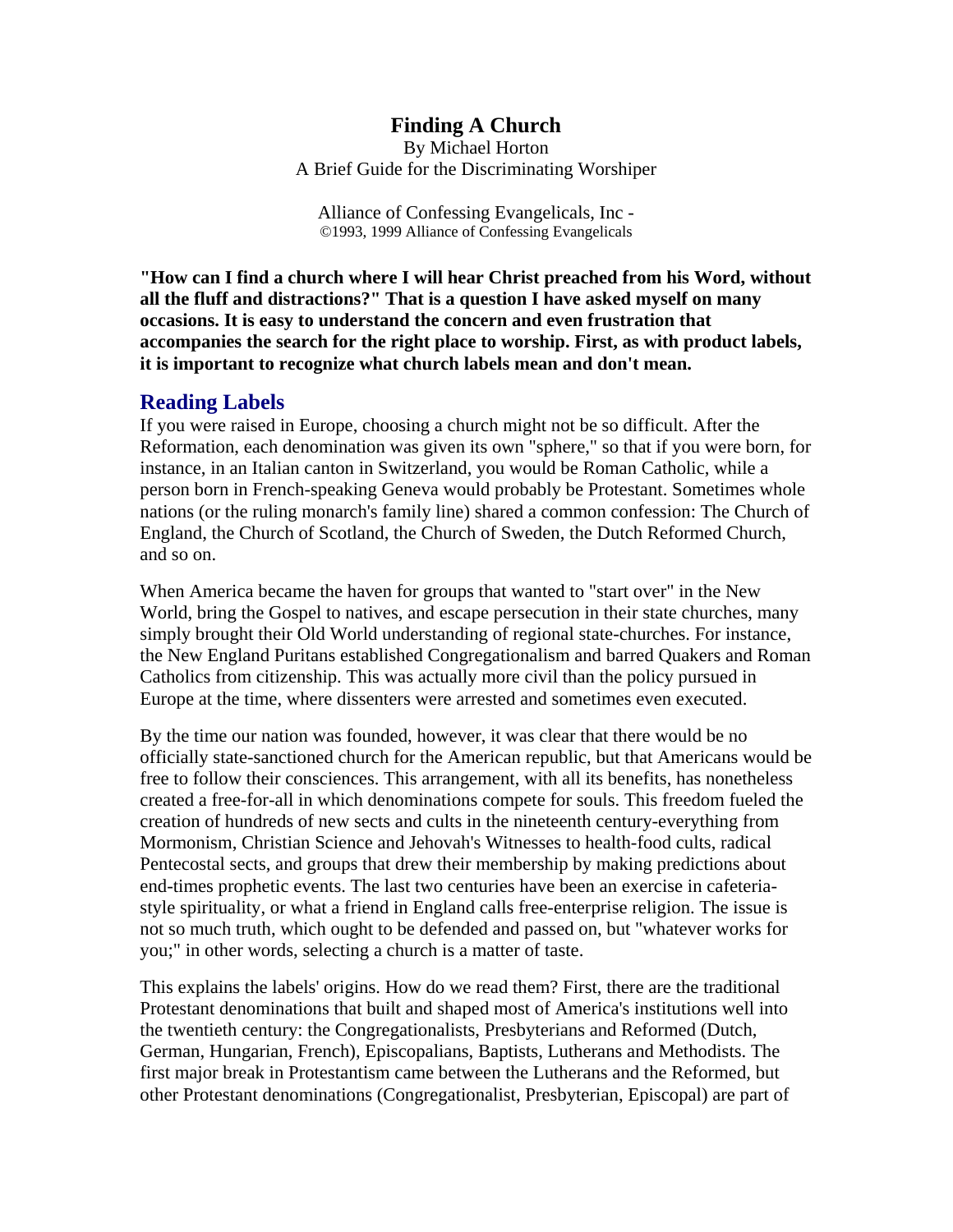the Reformed or Calvinistic family tree (note: while Arminian Baptists often trace their lineage back to Anabaptism, Calvinistic Baptists regard themselves as those who dissent from Calvinism only on the issues related to covenant theology and the sacraments). In other words, they shared a common belief about God, humanity, Christ, salvation, and other essentials, but they differed on other important issues. For instance, Congregationalists believed that the churches should be independently governed by the congregation; Presbyterians argued that the New Testament word "presbyter," meaning "elder," implies a form of church government based on brother-elders in a given area ruling the churches, and the Episcopalians insisted on a hierarchy of pastors (bishops) over other pastors (ministers). Historically, the form of church government, and not disagreements over the way of salvation, has divided these churches.

In the 1800s revivalism and frontier individualism led to an explosion of cults and sects. Self-proclaimed "prophets" drew many people away from traditional Protestant churches and many of these are now established groups: the Church of Christ, Disciples of Christ, Cumberland Presbyterians, and a host of Pentecostal groups. Pietistic groups (mostly of Lutheran descent) added divisions to the ranks. They came to believe traditional Protestantism lost its first love by emphasizing doctrine. These includes the Brethren denominations, Free Churches (Evangelical Free, Evangelical Covenant, etc.), and a host of independent Bible churches that were born over the last century and a half. Many of them officially adopted the dispensational theology of J. N. Darby by the mid-twentieth century.

Meanwhile, the traditional Protestant denominations themselves began to tolerate and then embrace the Enlightenment, with its belief in human goodness, natural explanations for everything, and the rejection of the need for divine intervention, revelation, or salvation. During the first half of the twentieth century, these "mainline" denominations experienced major schisms. This has contributed scores of new denominations to the religious landscape. For instance, in the Presbyterian family alone, where there was once one Presbyterian Church in America, there are now many: the Presbyterian Church U.S.A. (PCUSA), which is the largest and, generally speaking, the most liberal body; the Presbyterian Church in America (PCA), the largest of the groups separating over liberalism; the Orthodox Presbyterian Church (OPC), a doctrinally conservative Calvinistic body which was the first group founded in the separation from the PCUSA; the Reformed Presbyterian Church in North America (RPCNA), also known as the "Covenanters," with their roots in Scotland, consisting of those who believe that Scripture requires the singing of Psalms only and without instrumental accompaniment; and the Evangelical Presbyterian Church (EPC), which is committed to a less doctrinally defined position on the specifics of reformed theology. The Korean-American Presbyterian Church (KAPC) is also a significant denomination and is quite conservative on Scripture but with considerable latitude in worship and the interpretation of Reformed distinctives. While there are many splits in American Protestantism, there is also a constant ecumenical drive to reunite divided churches, so long as there is a common orthodox faith. Many of the denominations just mentioned enjoy close fraternal relations.

The Reformed denominations are closely affiliated with the Presbyterian ones; in fact, the tradition is often called "the Reformed and Presbyterian tradition." Many churches in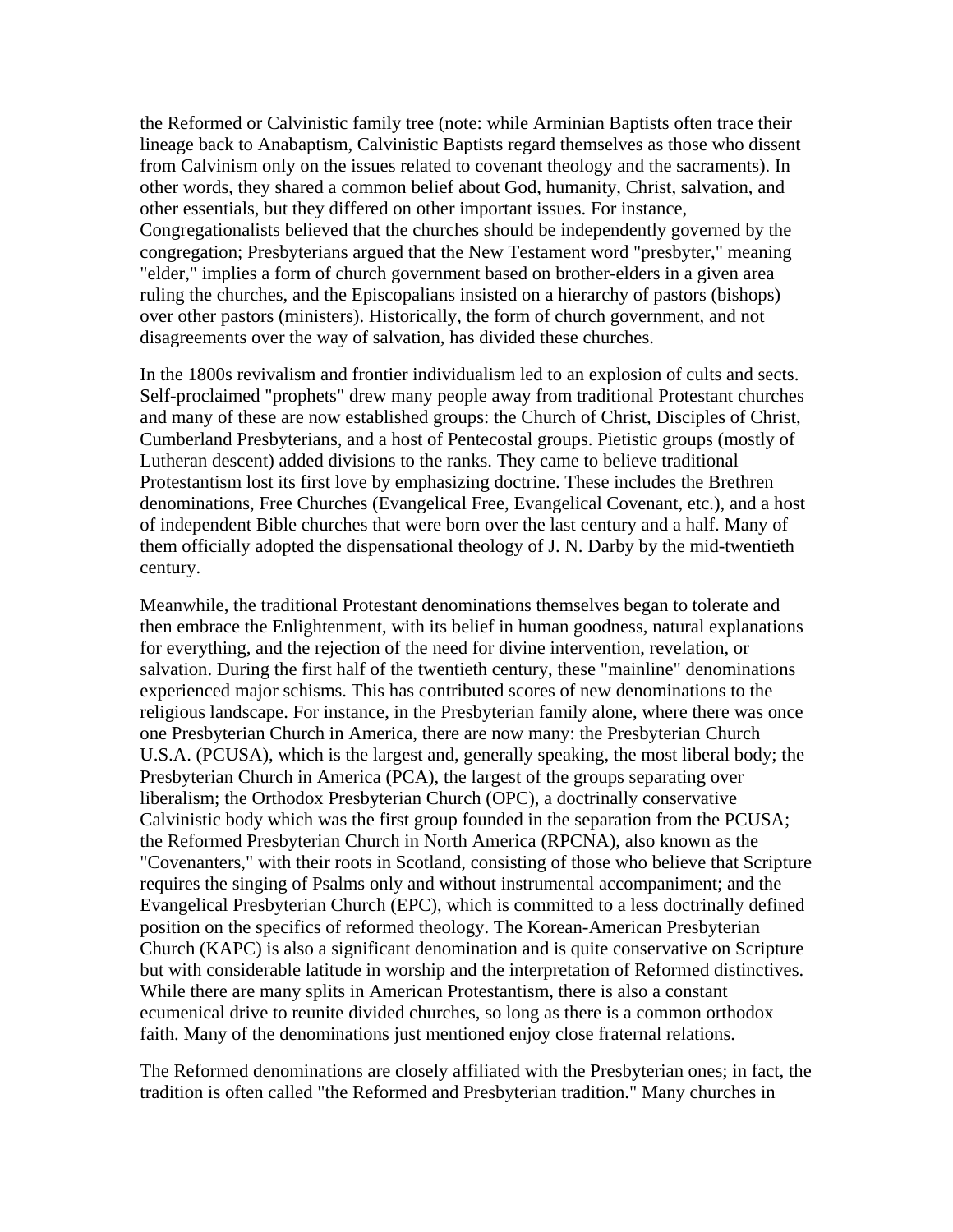Europe are part of the "regional churches" mentioned earlier. They have a different history-not because of doctrinal differences, but because they came from a different ethnic, linguistic, cultural, and historical background. For instance, the Reformed Church in America (RCA), the oldest Protestant denomination in America, has its roots in the Dutch Reformed Church. The Christian Reformed Church (CRC) was brought to North America by those who belonged to a more orthodox Reformed denomination in Holland. As more recent immigrants (from the late 19th century to the present), CRC members were generally much less aware of, much less infatuated by, American evangelicalism (i.e., revivalism). However, that is changing and the CRC now accepts contemporary worship styles, controversial church growth programs and the ordination of women to all offices.

As a result, many churches left the CRC. At first, some remained independent, while others founded the Orthodox Christian Reformed Church (OCRC). In recent years, the United Reformed Churches (URC) was founded as an effort in part to unite churches of the Reformed confession and to reach out to non-Dutch communities.

There are smaller ethnic churches, such as the Korean Christian Reformed Church and the Reformed Church in the United States (RCUS), with roots historically in the German Reformed Church. The RCUS refused to enter the United Church of Christ, which was a mid-twentieth century attempt to unite Congregationalists and the Evangelical (Lutheran) and Reformed Church.

That brings us to the Lutheran family tree, which is considerably easier to explain. The largest Lutheran denomination is the Evangelical Lutheran Church in America (ELCA), the result of a merger of the Lutheran Church in America (LCA) and the American Lutheran Church (ALC). The second largest is the Lutheran Church, Missouri Synod, which is much more doctrinally confessional, that is, true to its confession of faith. The Wisconsin Synod is, generally speaking, even more conservative.

With the exception of the Reformed Episcopal Church (REC), which separated from the mainline denomination over creeping Roman Catholic, "high church" influences, Episcopalians in America, much like their counterparts in England, Canada, Africa and Asia enjoyed unity until recently. The growth of liberalism led to the formation of a "church within a church" called the Episcopal Synod of America, which is a nongeographical jurisdiction that would allow a traditional Anglican in Detroit to be ordained by an evangelical bishop in Dallas, if his Detroit bishop is a liberal churchman. This coalition is still within the mainline denomination, but meets separately and carries on its own activities. The group consists of traditional Anglicans, who oppose liberalism and in most cases the ordination of women, and is a mixture of those who are low-church (evangelical) and high-church (Catholic) in their leanings.

Congregationalists generally do not have a confession of faith or catechism. Presbyterians use the Westminster Confession and the Shorter and Larger Catechisms; the Reformed use the "Three Forms of Unity"-the Belgic Confession, the Heidelberg Catechism, and the Canons of the Synod of Dort; Lutherans use the Book of Concord, which includes the Augsburg Confession, and they employ Luther's Smaller and Larger Catechisms; the Episcopalians have the Thirty-Nine Articles of Religion for their confession. Each of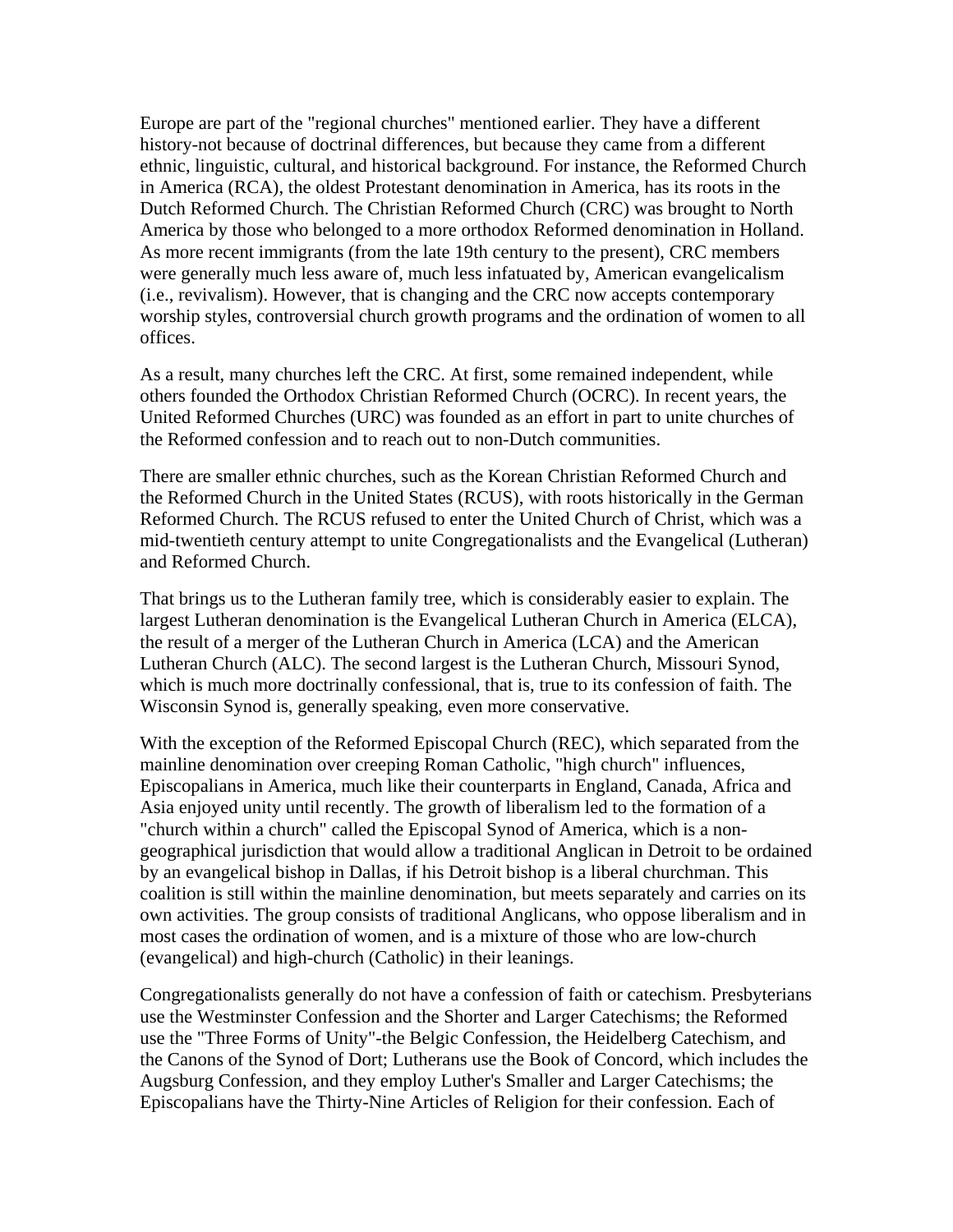these confessions and catechisms was written during or just after the Reformation. To the degree that a denomination or church judges its preaching, teaching, worship, and church life by these standards, it is "confessional." Most mainline churches today either ignore their confession or allow their ministers and officials to reject their official confession of faith. Many conservative evangelical off-shoots do the same, not from an outright rejection of sound teaching so much as an apathy toward doctrine, creeds, confessions, and the catechetical instruction of youth. In both cases the result is the same: A generation of professing Christians that is unaware of its own beliefs enough to be able to question and search.

Be careful not to read labels too closely. For instance, although the United Church of Christ (not to be confused with the Churches of Christ or the Disciples of Christ) is the nation's most liberal denomination, judging by its avant-garde policy-making, it may be possible to find a decent UCC parish in your neighborhood. In fact, it is possible that a PCUSA (mainline) congregation in the neighborhood might actually be more committed to the Reformation faith than a church that belongs to a more conservative evangelical branch of Presbyterianism. It is not likely, but it is possible. You can't always judge a church by its name these days!

# **Make Sure Your "Church" Is A Church**

Until this century, Christians of all types believed that there are true churches and false churches. Just because it says "church" over the door doesn't mean it is one. That is why the reformers drew from Scripture two undeniable marks of the true church: It is where the Word is rightly preached and the sacraments are rightly administered.

To be sure, the reformers knew that this happens in varying degrees. For instance, even in a conservative Protestant church, one might be disappointed with the handling of a certain text. One might be absolutely convinced that the preacher was in error in his explanation. But that does not mean that an otherwise sound church should no longer be regarded as a true church. The reformers meant that it had to be a church in which the clear preaching of the text focused on Christ's promise to save sinners. In other words, the preaching of the Law and the Gospel must be clearly affirmed and proclaimed in the local parish, if it is to be considered a true church. When a denomination or a church officially rejects the Gospel or any essential teaching of the Nicene Creed, it commits apostasy and is no longer part of the visible body of Christ. Individuals within it may be saved, but the congregation or denomination has officially severed itself from Christ's visible church.

The second mark of a true church is that the sacraments are affirmed and employed alongside the Word as a means of grace. Traditionally, Reformed, Presbyterian and Lutheran Protestants have argued that "rightly administering the sacraments" surely entails infant baptism and the rejection of any view of the Lord's Supper which reduces it to a mere symbol or memorial. Again, this does not mean that people who disagree with this definition are not really Christians; it is a question of what properly constitutes a rightly ordered, visible church.

If a church fits these definitions, you may want to overlook other problems. When taste, rather than truth, is the criterion for choosing a church, people will place music style, programs, and children's activities at the top of the list. The most essential issue is this: Is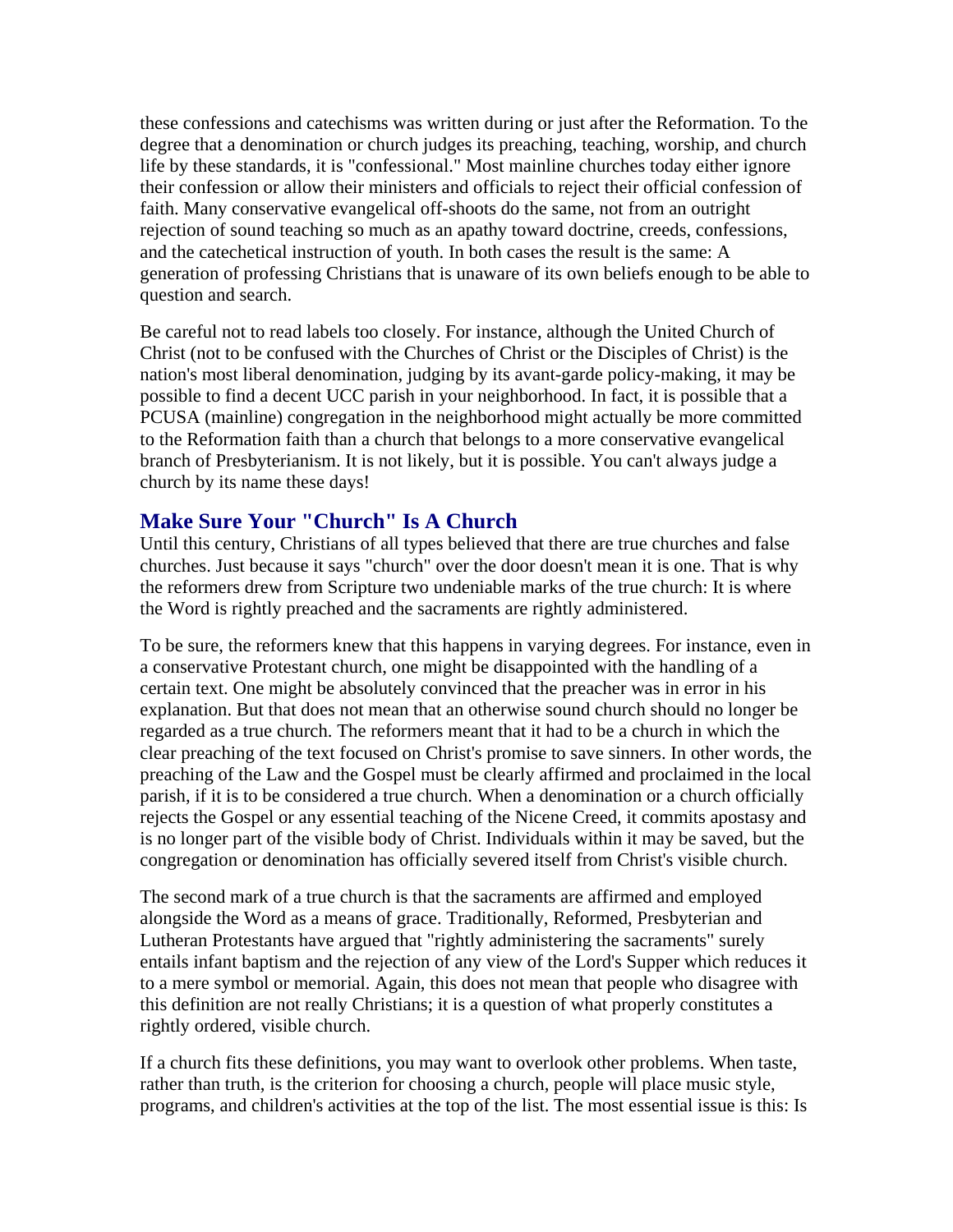this a place where God and his revelation in Christ's person and work is clearly declared, and where people are serious about growing in Christ through Word, sacrament, prayer, evangelism, and missions? Is this a place where my children will be trained in addition to the instruction they will receive in the home? Will they grow up hearing the Gospel?

#### **Down To Brass Tacks: What Do You Ask The Pastor?**

If you can't judge a church by its label, how can you judge it? Here are some questions to ask the pastor:

**1.** What is the church's view of Scripture? Is it infallible, the only ultimate authority for faith and practice?

**2.** What is the church's confession of faith? Where does this particular minister stand on it and is it the criterion for the teaching and preaching of God's Word? If you really get "lucky," you might even find a church that still uses its catechism. A confession of faith is not equal to Scripture, but it does set forth what the church body believes God's Word teaches and expects us to know. A catechism is simply a means of instruction about that confession of faith, usually through a question and answer approach, with biblical texts supporting each answer. In many confessionally consistent denominations, one may find Sunday school curricula that follow a person all of the way from pre-school age to the twilight years. This is important, because it organizes our thoughts about God and reading of Scripture into a coherent, clear, and systematic whole.

**3.** Is the service conducted as God's meeting with his people to give them his grace and for them to respond in thanksgiving? Or is it modeled on entertainment?

**4.** Is Jesus Christ proclaimed as a moral hero or as redeemer? In other words, is he made to sound like Freud, Ben Franklin, a politician, and an end-times seer, or is the preaching concerned with "Christ and him crucified," as Paul put it?

#### **If You Must Leave**

Reformation Christians don't throw the baby out with the bath water in their rejection of the errors of Romanism. We still have a high doctrine of the church, and that is what makes it exceedingly difficult to leave a church or denomination that is corrupt. Often it is difficult to decide when the time comes to separate. If a local congregation departs from the faith, is it legitimate to stay on to try to change it, so long as the official confession of faith has not yet been finally rejected? I believe it is, and that God calls us to hold our churches and denominations accountable to their own confession. So long as this remains the official confession of faith, it is assumed that everyone in the ministry of that denomination agrees with its articles. If not, the individual ministers who, with their mouth, vow to preserve the confession are in fact doing the very opposite and are therefore dishonest. You are not the one who has to leave, because you are being faithful to the church's confession of faith and until the denomination officially repudiates that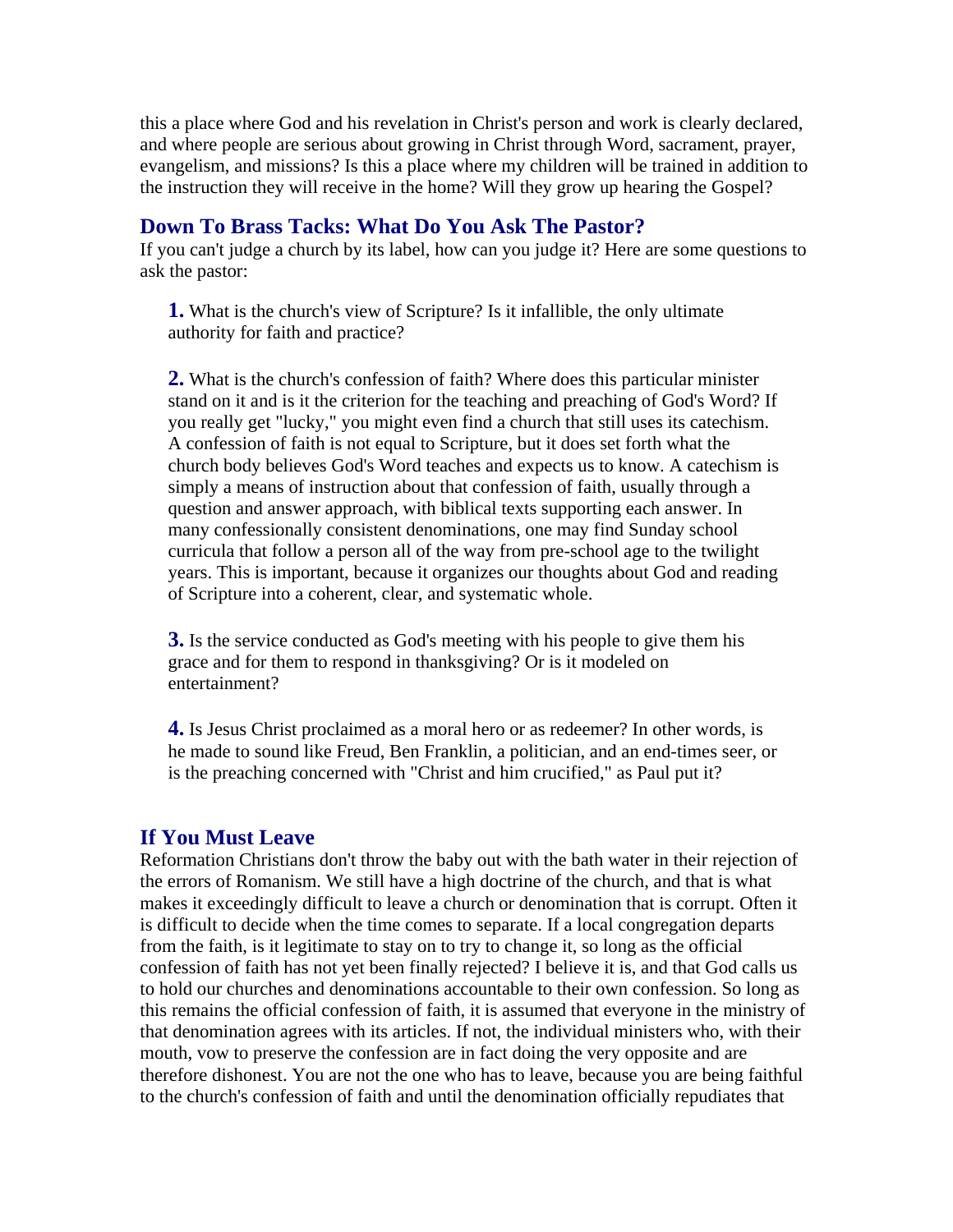confession, you are certainly free (but not required) to remain in it in order to bring it back to a practical confidence in that faith. Here, depending on the denominational polity, a process of graded church courts provides for orderly and just reforms.

Many readers may be part of a non-denominational church that does not have a formal statement of faith. How can you hold your minister to the preaching and teaching of the evangelical message if, by his own reading of scripture, he is convinced of another interpretation, no matter how strange? This is a more difficult situation. If the Word is not correctly preached (that is, a clear affirmation of the essential beliefs) and the sacraments are not correctly administered, with the ministers being accountable to someone besides themselves and their admirers, it is not a true church. Abandoning a sect is not only tolerable, but necessary. Reforming a church is difficult enough, but if a gathering of believers is not biblically minded enough to call itself a "church," and does not wish to think in that direction, the wisest move would be to prayerfully search out a church that is trying, feebly or faithfully, to be a true church. Whatever you do, resist the temptationand it will be great-to abandon or reduce your attendance at church. This is not an option for the believer, although it is very attractive, especially when settling for the local menu is sometimes so unappealing.

A final note on this point. If you must leave, do so with charity and civility. Do not be noisy about it, making your departure a matter of the public record. Follow your conscience, but realize that the reason others may not see things your way is that they are simply not persuaded yet of the convictions that have motivated your move. You will need prayer, wisdom and advice at times like these.

## **Seeker Sensitivity**

Finally, make sure the church you choose is "seeker-sensitive." This has become the new buzzword in church growth circles, and it is usually used as an excuse to legitimize the evacuation of all meaning, liturgy, dignity, and sense of transcendence and Godcenteredness. The church is redesigned to meet the felt needs of the unchurched. After being asked what kind of church they would like to attend, the modern church marketing experts tell pastors how to build them.

So why should I suggest that the church you select be "seeker-sensitive?" In John four, Jesus tells the Samaritan woman, "Believe me, woman, a time is coming when you will worship the Father neither on this mountain nor in Jerusalem. You Samaritans worship what you do not know; we worship what we do know, for salvation is from the Jews. Yet a time is coming and has now come when the true worshipers will worship the Father in spirit and truth, for they are the kind of worshipers the Father seeks. God is spirit and his worshipers must worship in spirit and truth." Notice that just as we place our confidence in our own denomination or congregation as the true church, Jesus tells us that it is not a matter of which mountain we worship on, because now God resides in the body of Christ, which is the church. God says worship must be in Spirit and in truth. That is, the Spirit and the Word must go together. There can be no activity of the Holy Spirit independent of the Word, and any activity of the Word depends on the Holy Spirit for its effect.

To be sure, we must be seeker-sensitive, but there is a very important distinction here: God says that he is seeking worshipers. The modern church growth concept is founded on